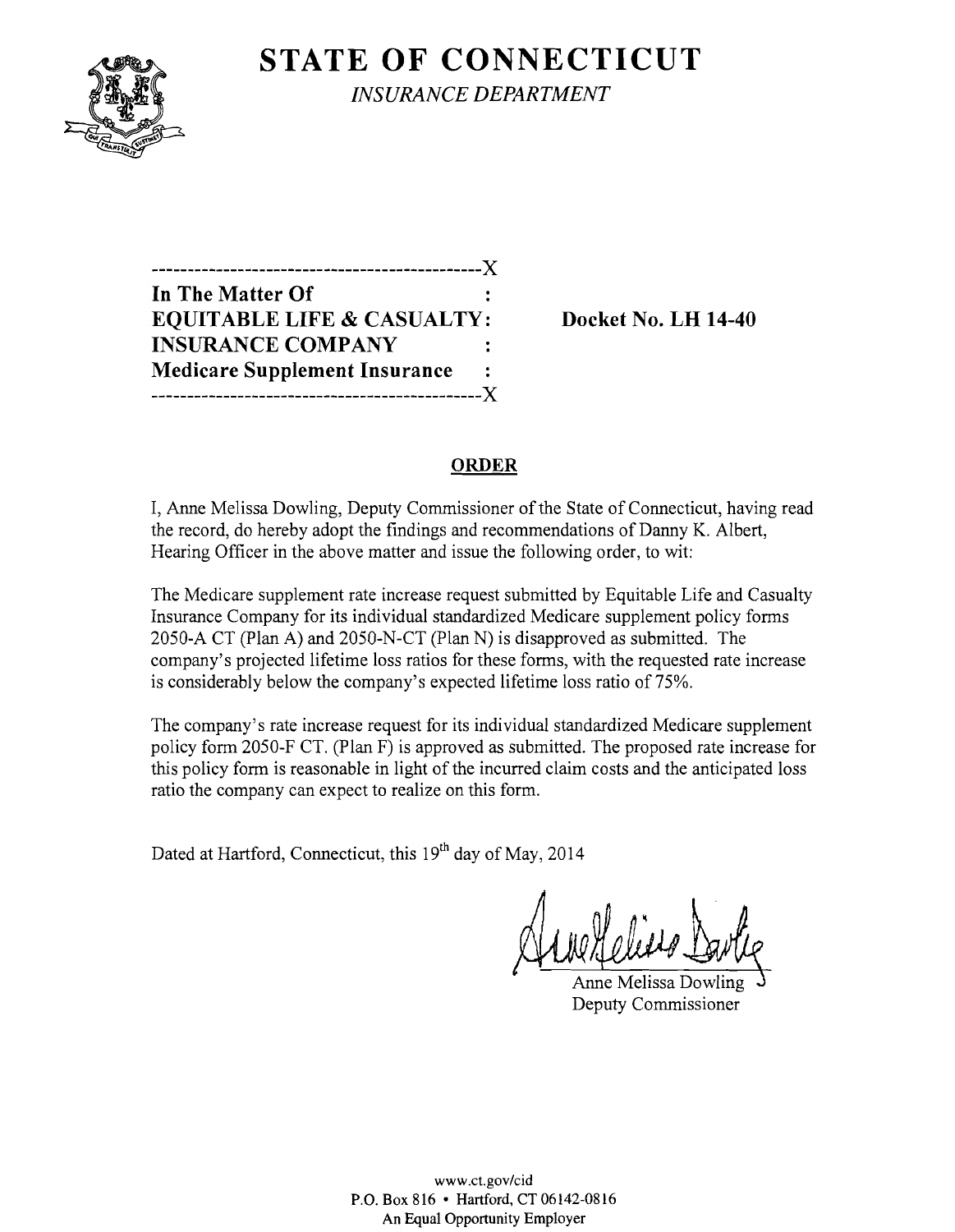# **STATE OF CONNECTICUT**  $N\sum_{N\leq N}\sum_{i=1}^{N}\sum_{i=1}^{N}\sum_{j=1}^{N}\sum_{j=1}^{N}\sum_{j=1}^{N}\sum_{j=1}^{N}\sum_{j=1}^{N}\sum_{j=1}^{N}\sum_{j=1}^{N}\sum_{j=1}^{N}\sum_{j=1}^{N}\sum_{j=1}^{N}\sum_{j=1}^{N}\sum_{j=1}^{N}\sum_{j=1}^{N}\sum_{j=1}^{N}\sum_{j=1}^{N}\sum_{j=1}^{N}\sum_{j=1}^{N}\sum_{j=1}^{N}\sum_{j=1}^{N}\sum_{j=1}^{N}\sum_{j=1}^{N}\sum_{j$



*INSURANCE DEPARTMENT* 

**In The Matter Of: EQUITABLE LIFE & CASUALTY: Docket No. LH 14-40 INSURANCE COMPANY Medicare Supplement Insurance**  ----------------------------------------------)(

# **PROPOSED FINAL DECISION**

### 1. INTRODUCTION

The Insurance Commissioner of the State of Connecticut is empowered to review rates charged for individual and group Medicare supplement policies sold to any resident of this State who is eligible for Medicare. The source for this regulatory authority is contained in Chapter 700c and Section 38a-495a of the Connecticut General Statutes.

After due notice a hearing was held at the Insurance Department in Hartford on May 7, 2014 to consider whether or not the rate increase requested by Equitable Life & Casualty Insurance Company on its individual standardized Medicare supplement business should be approved.

No one from the general public attended the hearing.

No company representatives participated in the hearing.

The hearing was conducted in accordance with the requirements of Section 38a-474, Connecticut General Statutes, the Uniform Administrative Procedures Act, Chapter 54 of the Connecticut General Statutes, and the Insurance Department Rules of Practice, Section 38a-8-1 et seq. of the Regulations of Connecticut State Agencies.

A Medicare supplement (or Medigap) policy is a private health insurance policy sold on an individual or group basis which provides benefits that are additional to the benefits provided by Medicare. For many years Medicare supplement policies have been highly regulated under both state and federal law to protect the interests of persons eligible for Medicare who depend on these policies to provide additional coverage for the costs of health care.

Effective December 1, 2005, Connecticut amended its program of standardized Medicare supplement policies in accordance with Section 38a-495a of the Connecticut General Statutes, and Sections 38a-495a-1 through 38a-495a-21 of the Regulations of Connecticut Agencies. This program, which conforms to federal requirements, provides that all insurers offering Medicare supplement policies for sale in the state must offer the basic "core" package of benefits known as Plan A. Insurers may also offer anyone or more of eleven other plans (Plans B through N).

> www.ct.gov/cid P.O. Box 816 • Hartford, CT 06142-0816 An Equal Opportunity Employer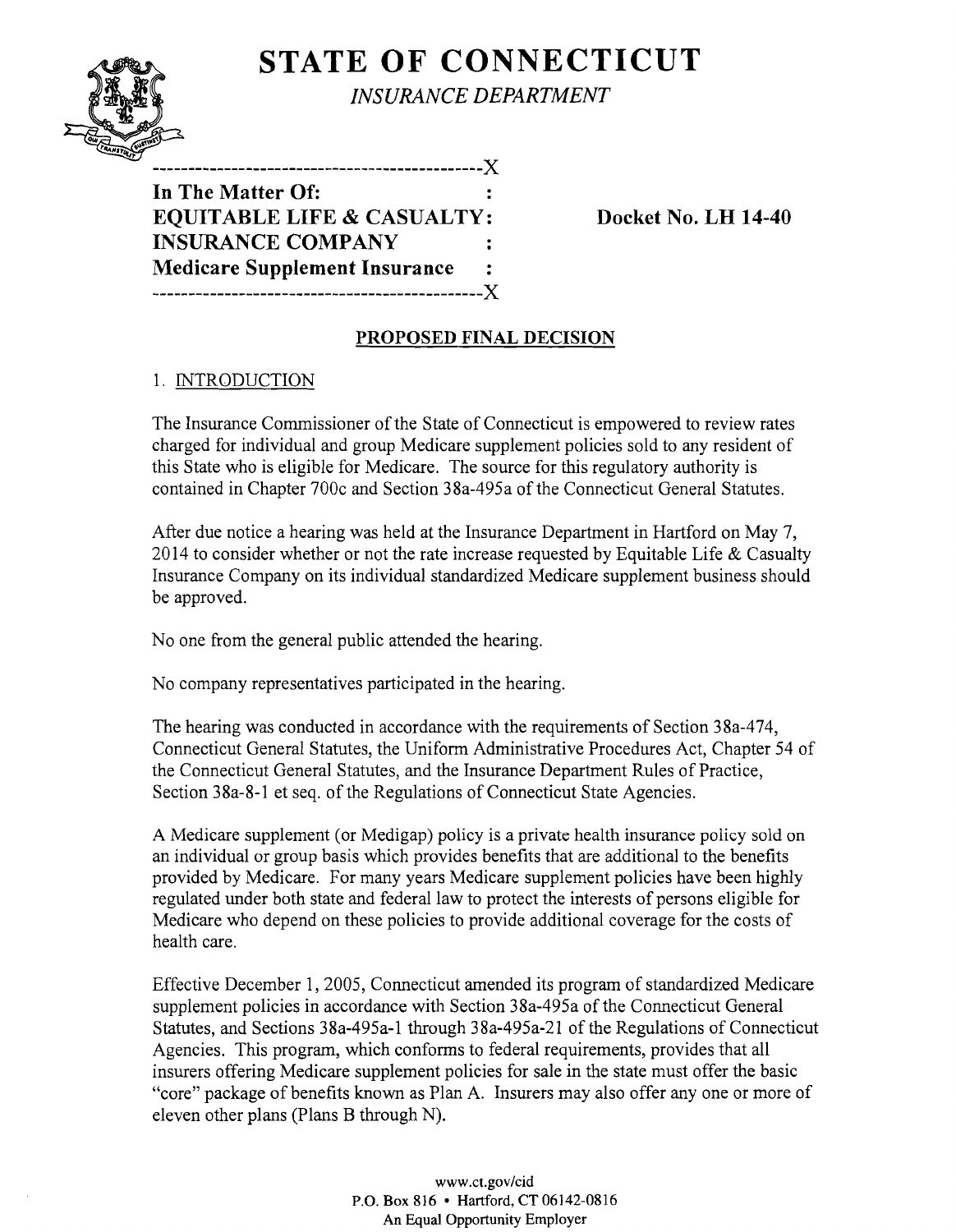Effective January 1, 2006, in accordance with Section 38a-495c of the Connecticut General Statutes (as amended by Public Act 05-20) premiums for all Medicare supplement policies in the state must use community rating. Rates for Plans A through N must be computed without regard to age, gender, previous claims history or the medical condition of any person covered by a Medicare supplement policy or certificate.

The statute provides that coverage under Plan A through N may not be denied on the basis of age, gender, previous claims history or the medical condition of any covered person. Insurers may exclude benefits for losses incurred within six months from the effective date of coverage based on a pre-existing condition.

Effective October 1, 1998, carriers that offer Plan B or Plan C must make these plans as well as Plan A, available to all persons eligible for Medicare by reason of disability.

Insurers must also make the necessary arrangements to receive notice of all claims paid by Medicare for their insureds so that supplemental benefits can be computed and paid without requiring insureds to file claim forms for such benefits. This process of direct notice and automatic claims payment is commonly referred to as "piggybacking" or "crossover".

Sections 38a-495 and 38a-522 of the Connecticut General Statutes, and Section 38a-495a-l0 ofthe Regulations of Connecticut Agencies, state that individual and group Medicare supplement policies must have anticipated loss ratios of 65% and 75%, respectively. Under Sections 38a-495-7 and 38a-495a-l0 of the Regulations of Connecticut Agencies, filings for rate increases must demonstrate that actual and expected losses in relation to premiums meet these standards, and anticipated loss ratios for the entire future period for which the requested premiums are calculated to provide coverage must be expected to equal or exceed the appropriate loss ratio standard.

Section 38a-473 of the Connecticut General Statutes provides that no insurer may incorporate in its rates for Medicare supplement policies factors for expenses that exceed 150% of the average expense ratio for that insurer's entire written premium for all lines of health insurance for the previous calendar year.

# II. **FINDING OF FACT**

After reviewing the exhibits entered into the record of this proceeding, and utilizing the experience, technical competence and specialized knowledge of the Insurance Department, the undersigned makes the following findings of fact:

1. Equitable Life  $&$  Casualty Insurance Company has requested a 7% rate increase for its individual standardized Medicare supplement policy form 2050 for Plans A, F and N.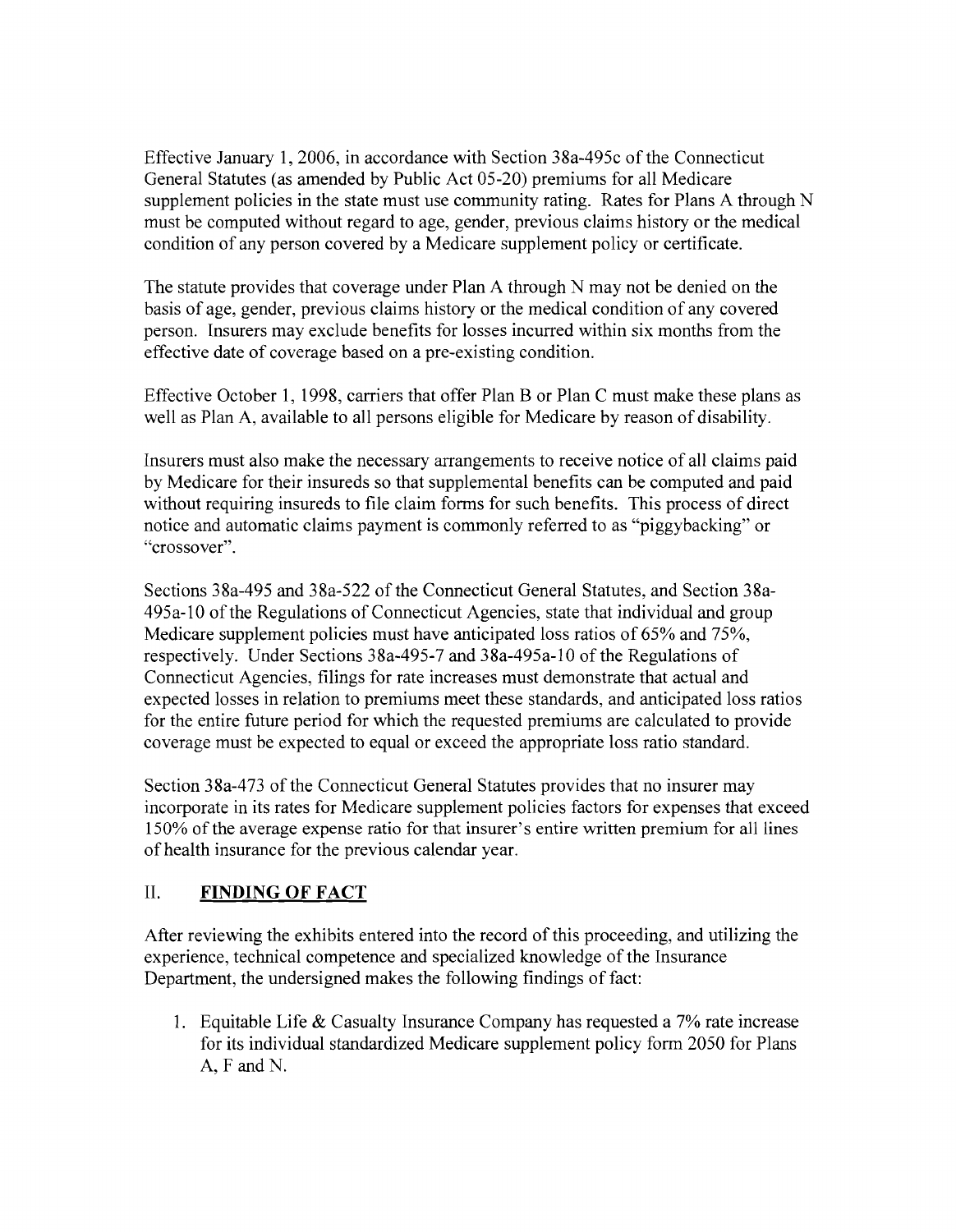- 2. There are four policies in-force in Connecticut and 20,105 nationwide as of 9/30/13.
- 3. The last rate increase approved was 7%, in January of 2013.
- 4. Equitable Life certified that their expense factor is in compliance with section 38a-473, C.G.S.
- 5. Equitable Life has conformed to subsection (e) of section 38a-495c, C.G.S. regarding the automatic claim processing.
- 6. According to Equitable Life the proposed rates are designed to satisfy a loss ratio of 75%.
- 7. Nationwide loss ratio experience provided for 2012, 2013 (through 9/30/13) and inception-to-date:

| Plan | 2012   | 2013  | Inception |
|------|--------|-------|-----------|
| А    | 126.1% | 56.5% | 77.6%     |
| F    | 78.3%  | 81.8% | 79.9%     |
| N    | 67.3%  | 63.2% | 63.1%     |

8. The projected lifetime loss ratios with and without the requested rate increase, on a nationwide basis, are as follows:

| Plan | With  | Without |
|------|-------|---------|
| A    | 61.4% | 64.6%   |
| F    | 82.6% | 86.7%   |
| N    | 64.1% | 67.3%   |

- 9. Connecticut experience is not credible.
- 10. Equitable Life's 2014 Medicare supplement rate filing is in compliance with the requirements of regulation 38a-474 as it applies to the contents of the rate submission, as well as the actuarial memorandum.

#### III. RECOMMENDATION

The undersigned recommends that the 7.0% rate increase for Plans A and N be disapproved as submitted. As stated in the actuarial memorandum, Equitable Life is pricing to an expected loss ratio of 75%, both lifetime projected loss ratios are well below 75%, with the rate increase requested.